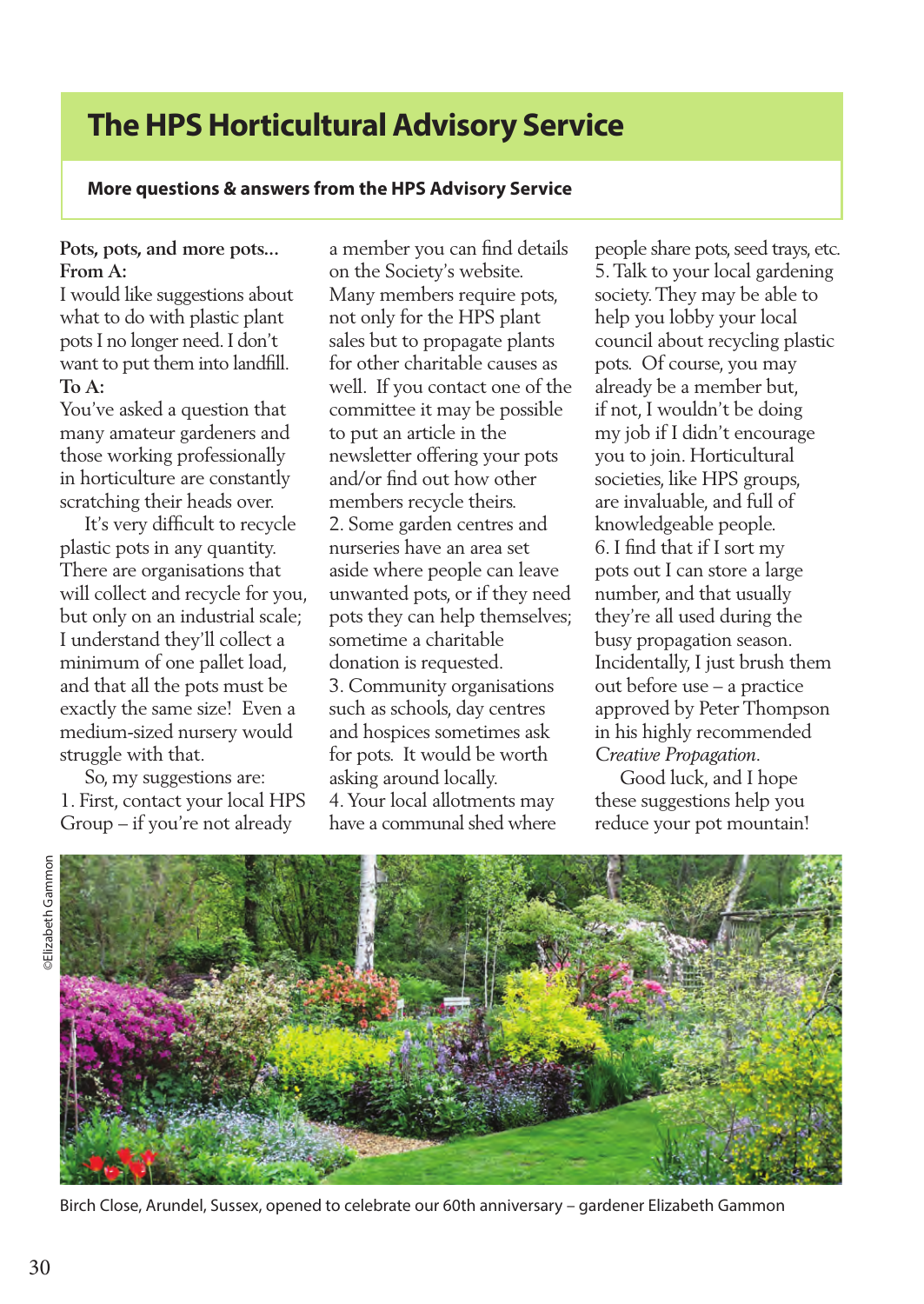### **Hormone Rooting Powder From B:**

I help run the allotment shop. I've made sure that we have got rid of the last of the hormone rooting powder now that its active hormonal ingredients have been discontinued.

 I learnt at college that the hormones in rooting powder encourage cuttings to produce roots by the action of the hormones on the plant cells. Replacement products describe themselves as 'natural' but do not state what is actually in them. One product vaguely talks about seaweed extract and all say they contain no harmful ingredients. If, as I suspect, there is no active magic ingredient in these new formulations, is it worth using them at all? I am anxious not to restock the allotment shop with something which is essentially useless. **To B:** 

Thank you for your question. Allotment shops are a valuable resource both for making available useful products and proffering timely advice.

 Hormone rooting products can facilitate rooting where cultural practices are not ideal. Most of the plant species we propagate root relatively easily, but the process can be hastened by treating with root hormone. These products may also help with the more challenging species too.

 The hormone Auxin occurs naturally in plants as IAA (Indole acetic acid) where it serves to promote the initiation of adventitious roots, which is what we, as propagators, are after. Synthetic forms of Auxin are available commercially in the form of IBA (Indolebutyric acid) and, previously, NAA (Napthaleneacetic acid). However, the approval of rooting compounds containing NAA ended on 30/06/17 so you are quite correct in using up your old stock.

 In order to answer your question accurately I consulted the RHS, who informed me that the only IBA based product now available is 'Clonex' which is a Hormone

Rooting Gel. The RHS directed me to these websites:

- www.growthtechnology.com/ product/clonex/
- www.growthtechnology.com/ stockists/

 It's always advisable to use a small portion of the hormone mixture in a separate container, away from the stock batch. Gels have the advantage over powders of being highly uniform, consistent and easy to use. However, the risk of disease contamination is higher with liquid formulations. These formulations also tend to increase in auxin concentration as the solution evaporates, so it is important to change the solution periodically throughout the day, to keep containers tightly sealed when not in use, and to discard any unused solution at the end of the propagation session rather than putting it back into the stock container. Please note that over application can cause significant damage to the base of the cutting.



Church Street, Ruyton XI Towns, Shropshire – gardeners Jill &